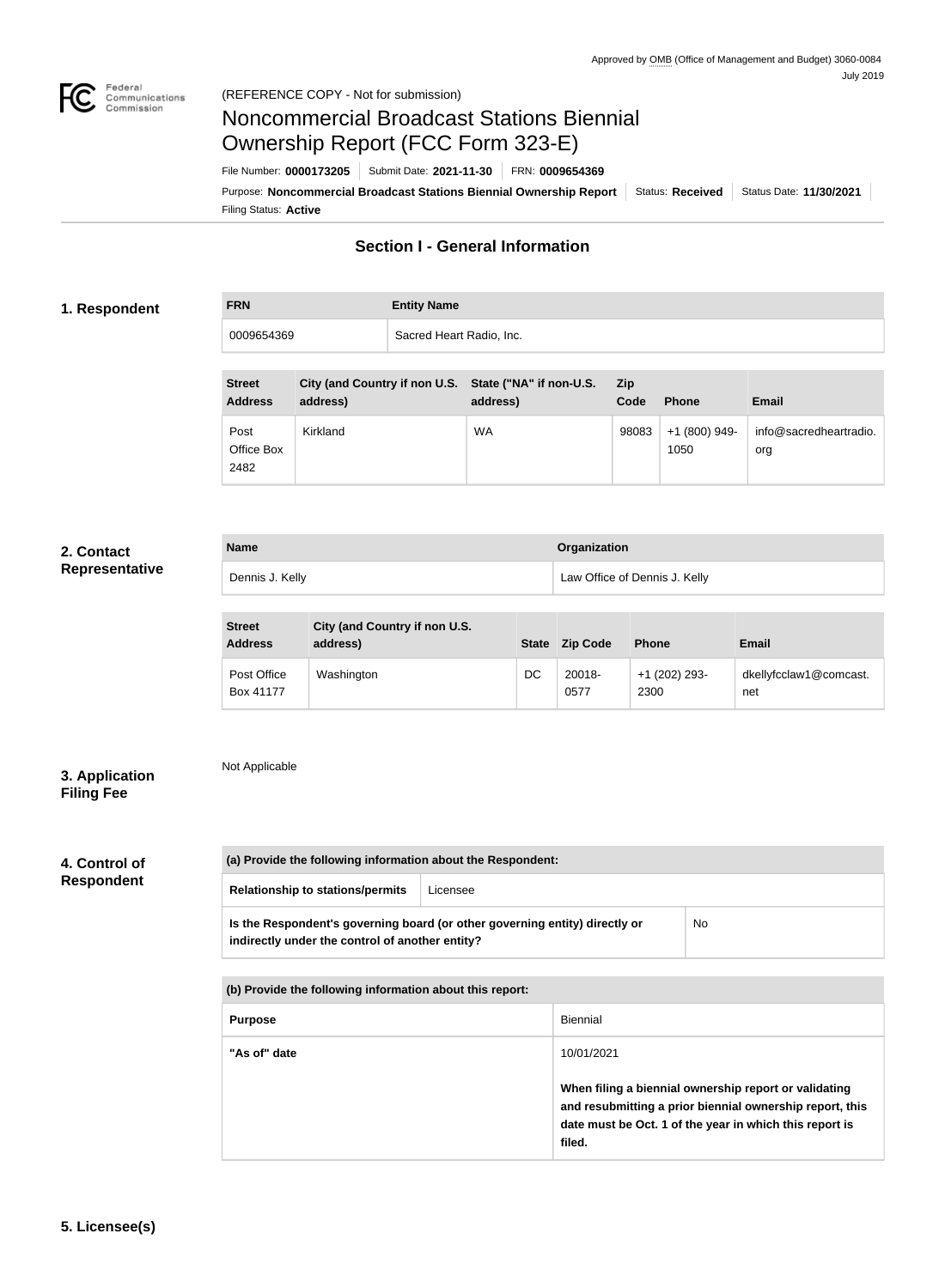#### **and Station(s)**

**Respondent is filing this report to cover the following Licensee(s) and station(s):**

| <b>Licensee/Permittee Name</b> | <b>FRN</b> |
|--------------------------------|------------|
| Sacred Heart Radio, Inc.       | 0009654369 |

| Fac. ID No. | <b>Call Sign</b> | <b>City</b>      | <b>State</b> | <b>Service</b> |
|-------------|------------------|------------------|--------------|----------------|
| 11890       | <b>KLAY</b>      | <b>LAKEWOOD</b>  | <b>WA</b>    | AM             |
| 33667       | <b>KBLE</b>      | <b>SEATTLE</b>   | <b>WA</b>    | AM             |
| 34486       | <b>KBUP</b>      | <b>OLYMPIA</b>   | <b>WA</b>    | AM             |
| 38492       | <b>KTTO</b>      | <b>SPOKANE</b>   | <b>WA</b>    | AM             |
| 175692      | <b>KYTR</b>      | <b>UNION GAP</b> | <b>WA</b>    | <b>FM</b>      |
| 177368      | <b>KBKO</b>      | <b>KODIAK</b>    | AK           | FM             |

### **Section II – Biennial Ownership Information**

### **1. 47 C.F.R. Section 73.3613 Documents**

Licensee Respondents that hold authorizations for one or more full power television, AM, and/or FM stations should list all contracts and other instruments set forth in 47 C.F.R. Section 73.3613(a) through (c) for the facility or facilities listed on this report. If the agreement is a network affiliation agreement, check the appropriate box. Otherwise, select "Other." Non-Licensee Respondents should select "Not Applicable" in response to this question.

| <b>Document Information</b>                     |                                                           |  |
|-------------------------------------------------|-----------------------------------------------------------|--|
| Description of contract or instrument           | Articles of Incorporation                                 |  |
| Parties to contract or instrument               | State of Washington                                       |  |
| Date of execution                               | 05/1999                                                   |  |
| Date of expiration                              | No expiration date                                        |  |
| <b>Agreement type</b><br>(check all that apply) | Other<br><b>Agreement Type: Articles of Incorporation</b> |  |

|  | <b>Document Information</b> |
|--|-----------------------------|
|  |                             |

| Description of contract or instrument           | By-laws                                 |
|-------------------------------------------------|-----------------------------------------|
| Parties to contract or instrument               | Corporation                             |
| Date of execution                               | 05/1999                                 |
| Date of expiration                              | No expiration date                      |
| <b>Agreement type</b><br>(check all that apply) | Other<br><b>Agreement Type: By-laws</b> |

#### **2. Ownership Interests**

**(a)** Ownership Interests. This Question requires Respondents to enter detailed information about ownership interests by generating a series of subforms. Answer each question on each subform. The first subform listing should be for the Respondent itself. If the Respondent is not a natural person, also list each of the officers, members of the governing board (or other governing entity), stockholders, and any other persons or entities with a direct attributable interest in the Respondent pursuant to the standards set forth in 47 C.F.R. Section 73.3555. (A "direct" interest is one that is not held through any intervening companies or entities.) List each interest holder with a direct attributable interest in the Respondent separately.

Leave the percentage of total assets (Equity Debt Plus) field blank for an interest holder unless that interest holder has an attributable interest in the Respondent solely on the basis of the Commission's Equity Debt Plus attribution standard, 47 C.F.R. Section 73.3555, Note 2(i).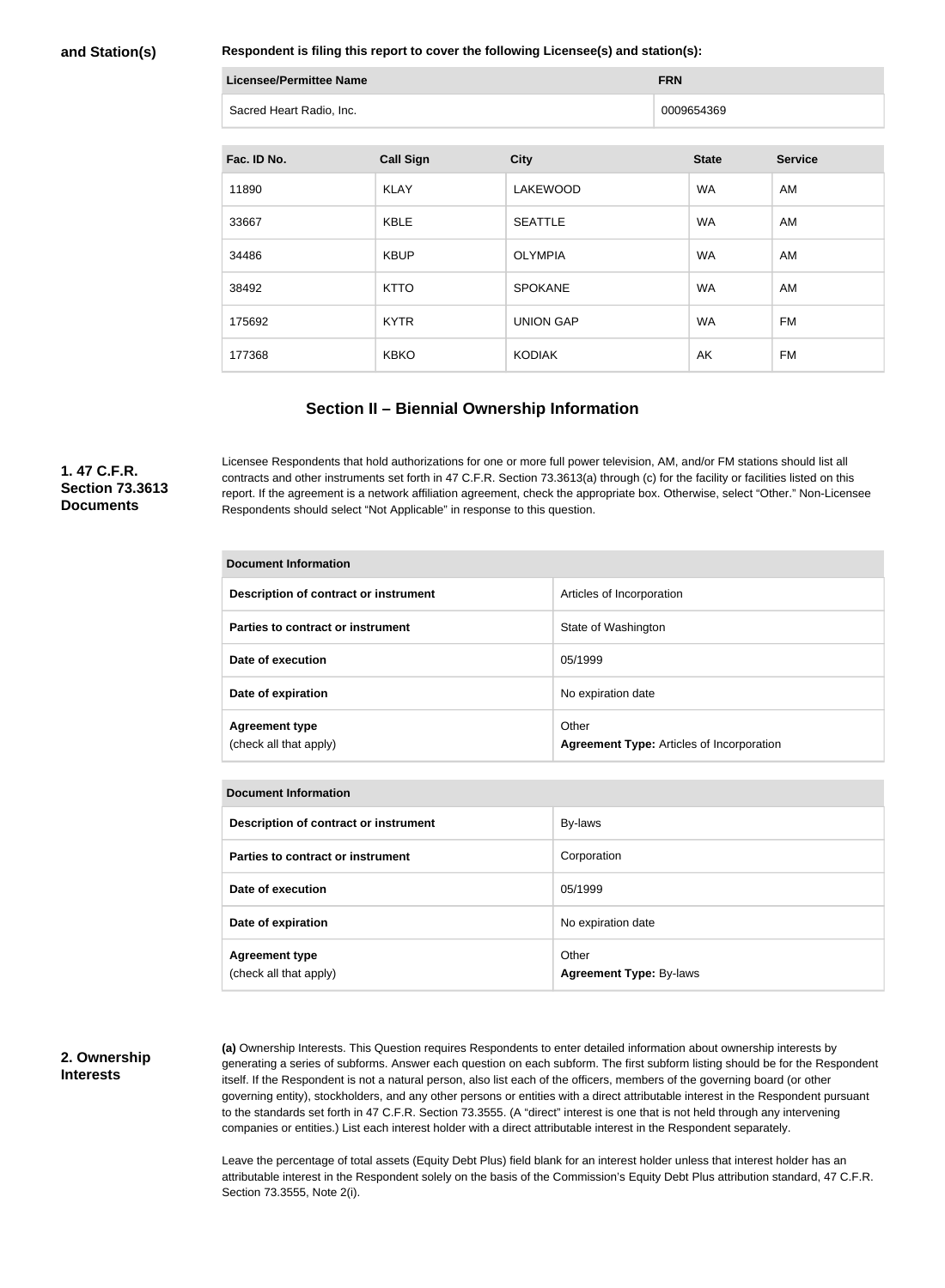In the case of vertical or indirect ownership structures, list only those interests in the Respondent that also represent an attributable interest in the Licensee(s) for which the report is being submitted.

Entities that are part of an organizational structure that includes holding companies or other forms of indirect ownership must file separate ownership reports. In such a structure do not report, or file a separate report for, any interest holder that does not have an attributable interest in the Licensee(s) for which the report is being submitted.

Please see the Instructions for further detail concerning interests that must be reported in response to this question.

The Respondent must provide an FCC Registration Number for each interest holder reported in response to this question. Please see the Instructions for detailed information and guidance concerning this requirement.

| <b>FRN</b>                                                                                                                       | 0009654369                                              |                      |  |
|----------------------------------------------------------------------------------------------------------------------------------|---------------------------------------------------------|----------------------|--|
| <b>Entity Name</b>                                                                                                               | Sacred Heart Radio, Inc.                                |                      |  |
| <b>Address</b>                                                                                                                   | PO Box                                                  |                      |  |
|                                                                                                                                  | Street 1                                                | Post Office Box 2482 |  |
|                                                                                                                                  | <b>Street 2</b>                                         |                      |  |
|                                                                                                                                  | <b>City</b>                                             | Kirkland             |  |
|                                                                                                                                  | State ("NA" if non-U.S.<br>address)                     | <b>WA</b>            |  |
|                                                                                                                                  | <b>Zip/Postal Code</b>                                  | 98083                |  |
|                                                                                                                                  | Country (if non-U.S.<br>address)                        | <b>United States</b> |  |
| <b>Listing Type</b>                                                                                                              | Respondent                                              |                      |  |
| <b>Positional Interests</b><br>(check all that apply)                                                                            | Respondent                                              |                      |  |
| <b>Tribal Nation or Tribal</b><br><b>Entity</b>                                                                                  | Interest holder is not a Tribal nation or Tribal entity |                      |  |
| <b>Interest Percentages</b>                                                                                                      | <b>Voting</b>                                           | 0.0%                 |  |
| (enter percentage values<br>from 0.0 to 100.0)                                                                                   | <b>Equity</b>                                           | 0.0%                 |  |
|                                                                                                                                  | <b>Total assets (Equity Debt</b><br>Plus)               | 0.0%                 |  |
| Does interest holder have an attributable interest in one or more broadcast stations<br>No<br>that do not appear on this report? |                                                         |                      |  |

**Ownership Information**

| <b>FRN</b>     | 9990120220                          |                      |
|----------------|-------------------------------------|----------------------|
| <b>Name</b>    | Ronald R. Belter                    |                      |
| <b>Address</b> | PO Box                              |                      |
|                | <b>Street 1</b>                     | 7357 148th Avenue NE |
|                | <b>Street 2</b>                     |                      |
|                | City                                | Redmond              |
|                | State ("NA" if non-U.S.<br>address) | <b>WA</b>            |
|                | <b>Zip/Postal Code</b>              | 98052-4148           |
|                |                                     |                      |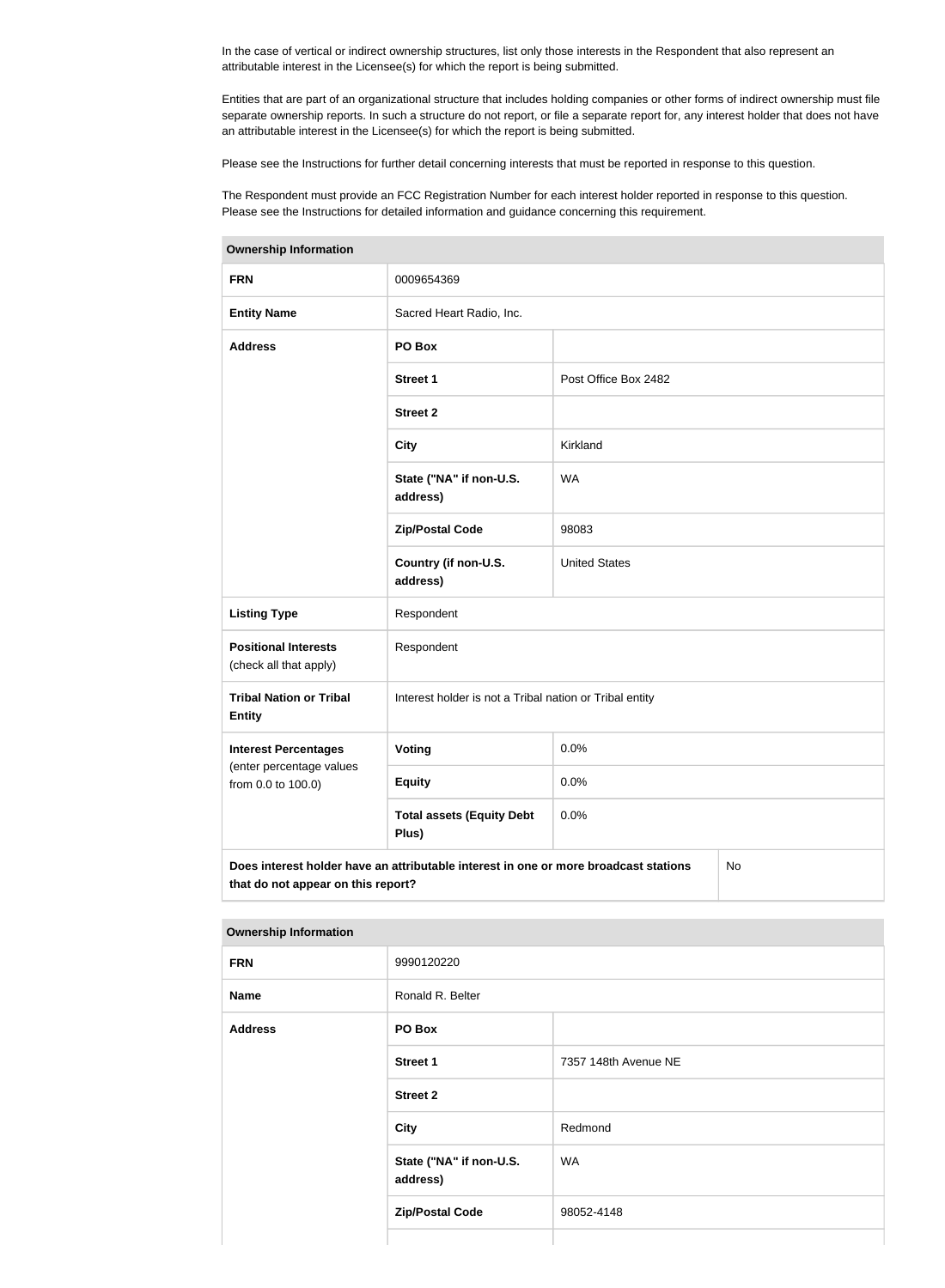|                                                                                      | Country (if non-U.S.<br>address)                               | <b>United States</b>   |           |
|--------------------------------------------------------------------------------------|----------------------------------------------------------------|------------------------|-----------|
| <b>Listing Type</b>                                                                  | Other Interest Holder                                          |                        |           |
| <b>Positional Interests</b><br>(check all that apply)                                | Officer, Member of Governing Board (or other governing entity) |                        |           |
| <b>Principal Profession or</b><br><b>Occupation</b>                                  | President, Sacred Heart Radio, Inc.                            |                        |           |
| <b>By Whom Appointed or</b><br><b>Elected</b>                                        | Founder                                                        |                        |           |
| Citizenship, Gender,                                                                 | <b>Citizenship</b>                                             | CA                     |           |
| <b>Ethnicity, and Race</b><br><b>Information (Natural</b><br>Persons Only)           | <b>Gender</b>                                                  | Male                   |           |
|                                                                                      | <b>Ethnicity</b>                                               | Not Hispanic or Latino |           |
|                                                                                      | Race                                                           | White                  |           |
| <b>Interest Percentages</b>                                                          | Voting                                                         | 11.1%                  |           |
| (enter percentage values<br>from 0.0 to 100.0)                                       | <b>Equity</b>                                                  | 0.0%                   |           |
|                                                                                      | <b>Total assets (Equity Debt</b><br>Plus)                      | 0.0%                   |           |
| Does interest holder have an attributable interest in one or more broadcast stations |                                                                |                        | <b>No</b> |

**that do not appear on this report?**

**Ownership Information FRN** 9990120226 **Name** Theresa Ferguson **Address PO Box Street 1** 2311 East Diamond **Street 2 City** Spokane **State ("NA" if non-U.S. address)** WA **Zip/Postal Code** 99217 **Country (if non-U.S. address)** United States **Listing Type Circuit Constructs** Other Interest Holder **Positional Interests** (check all that apply) Officer, Member of Governing Board (or other governing entity) **Principal Profession or Occupation** Office Manager, Bishop White Seminary **By Whom Appointed or Elected** Board of Directors **Citizenship, Gender, Ethnicity, and Race Information (Natural Persons Only) Citizenship** US Gender Female **Ethnicity** Not Hispanic or Latino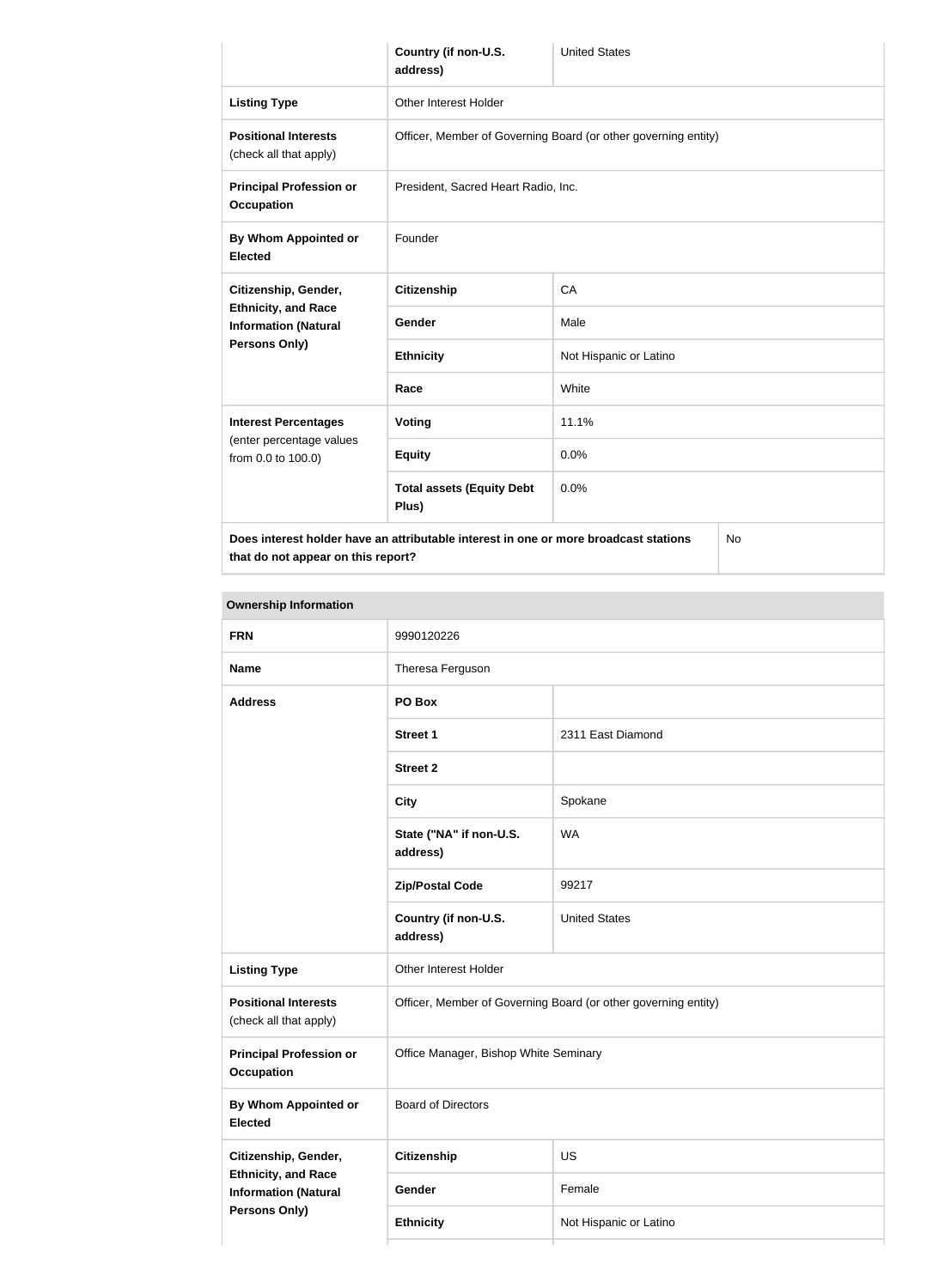|                                                | Race                                                                                 | White       |
|------------------------------------------------|--------------------------------------------------------------------------------------|-------------|
| <b>Interest Percentages</b>                    | Voting                                                                               | 11.1%       |
| (enter percentage values<br>from 0.0 to 100.0) | <b>Equity</b>                                                                        | $0.0\%$     |
|                                                | <b>Total assets (Equity Debt</b><br>Plus)                                            | 0.0%        |
|                                                | Does interest holder hous an ettributeble interest in one or more broadcast stations | $N_{\rm A}$ |

**Does interest holder have an attributable interest in one or more broadcast stations that do not appear on this report?**

No

**Ownership Information FRN** 9990133501 **Name** Greg Russell **Address PO Box Street 1** 10900 NE 4th Street **Street 2** 1850 Skyline Tower **City Bellevue State ("NA" if non-U.S. address)** WA **Zip/Postal Code** 98004 **Country (if non-U.S. address)** United States Listing Type **Conservation Conservation** Other Interest Holder **Positional Interests** (check all that apply) Member of Governing Board (or other governing entity) **Principal Profession or Occupation** Attorney at Law **By Whom Appointed or Elected** Board of Directors **Citizenship, Gender, Ethnicity, and Race Information (Natural Persons Only) Citizenship** US Gender Male **Ethnicity** Not Hispanic or Latino **Race** White **Interest Percentages** (enter percentage values from 0.0 to 100.0) **Voting** 11.1% **Equity** 0.0% **Total assets (Equity Debt Plus)** 0.0% **Does interest holder have an attributable interest in one or more broadcast stations**  No

**that do not appear on this report?**

| <b>FRN</b>     | 9990120229   |  |
|----------------|--------------|--|
| <b>Name</b>    | John Traynor |  |
| <b>Address</b> | PO Box       |  |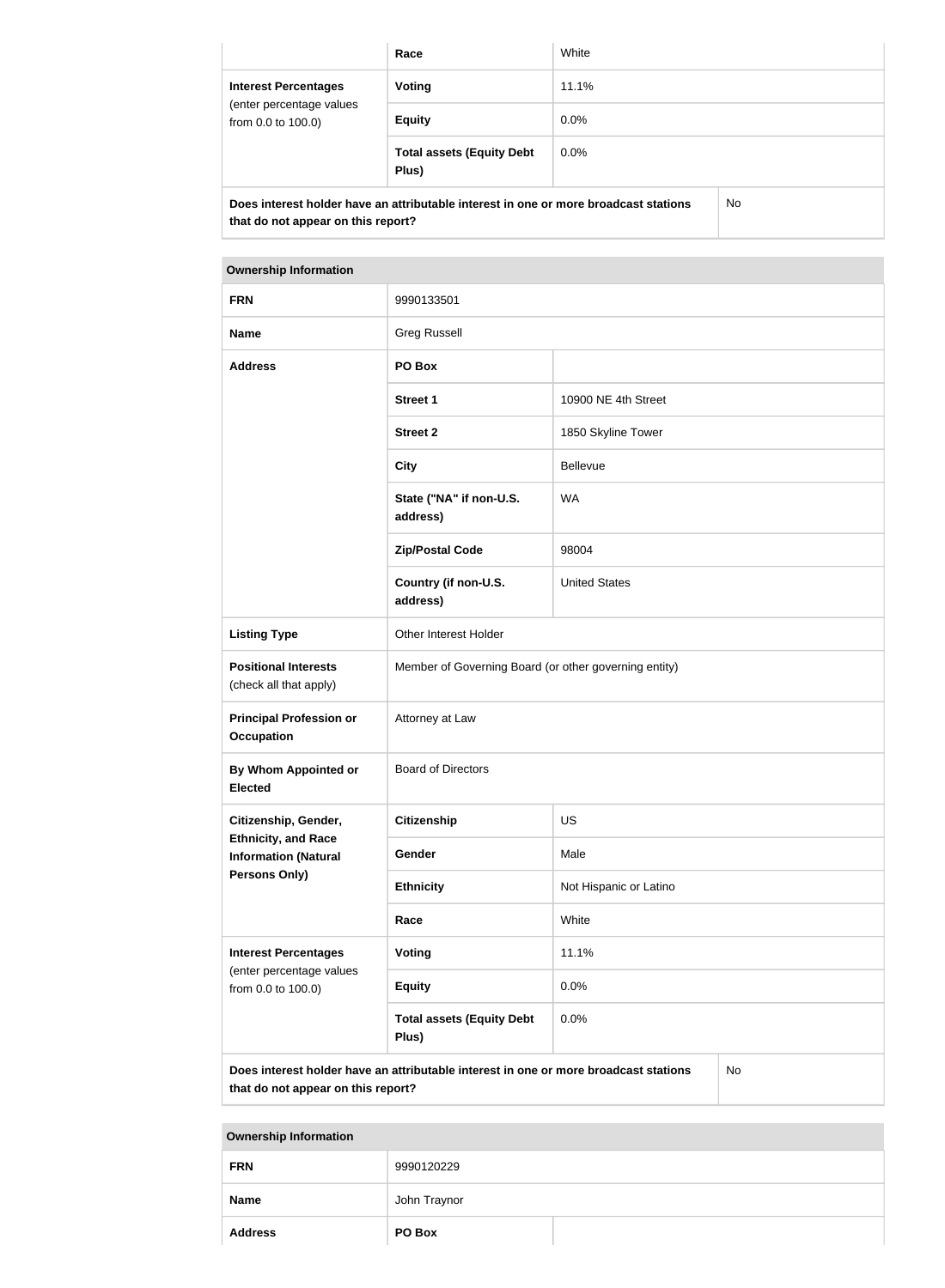|                                                                                            | <b>Street 1</b>                                       | 10305 NE 64th Street   |  |
|--------------------------------------------------------------------------------------------|-------------------------------------------------------|------------------------|--|
|                                                                                            | <b>Street 2</b>                                       |                        |  |
|                                                                                            | <b>City</b>                                           | Kirkland               |  |
|                                                                                            | State ("NA" if non-U.S.<br>address)                   | <b>WA</b>              |  |
|                                                                                            | <b>Zip/Postal Code</b>                                | 98033-7029             |  |
|                                                                                            | Country (if non-U.S.<br>address)                      | <b>United States</b>   |  |
| <b>Listing Type</b>                                                                        | Other Interest Holder                                 |                        |  |
| <b>Positional Interests</b><br>(check all that apply)                                      | Member of Governing Board (or other governing entity) |                        |  |
| <b>Principal Profession or</b><br><b>Occupation</b>                                        | Entrepreneurial Leader and Team Builder               |                        |  |
| <b>By Whom Appointed or</b><br><b>Elected</b>                                              | <b>Board of Directors</b>                             |                        |  |
| Citizenship, Gender,                                                                       | <b>Citizenship</b>                                    | US                     |  |
| <b>Ethnicity, and Race</b><br><b>Information (Natural</b>                                  | Gender                                                | Male                   |  |
| Persons Only)                                                                              | <b>Ethnicity</b>                                      | Not Hispanic or Latino |  |
|                                                                                            | Race                                                  | White                  |  |
| <b>Interest Percentages</b>                                                                | <b>Voting</b>                                         | 11.1%                  |  |
| (enter percentage values<br>from 0.0 to 100.0)                                             | <b>Equity</b>                                         | 0.0%                   |  |
|                                                                                            | <b>Total assets (Equity Debt</b><br>Plus)             | 0.0%                   |  |
| Does interest holder have an attributable interest in one or more broadcast stations<br>No |                                                       |                        |  |

**that do not appear on this report?**

| <b>Ownership Information</b>                          |                                                       |                       |
|-------------------------------------------------------|-------------------------------------------------------|-----------------------|
| <b>FRN</b>                                            | 9990141711                                            |                       |
| <b>Name</b>                                           | Steve Heidenreich                                     |                       |
| <b>Address</b>                                        | PO Box                                                |                       |
|                                                       | <b>Street 1</b>                                       | 508 Stevens Avenue NE |
|                                                       | <b>Street 2</b>                                       |                       |
|                                                       | <b>City</b>                                           | Renton                |
|                                                       | State ("NA" if non-U.S.<br>address)                   | <b>WA</b>             |
|                                                       | <b>Zip/Postal Code</b>                                | 98057-3430            |
|                                                       | Country (if non-U.S.<br>address)                      | <b>United States</b>  |
| <b>Listing Type</b>                                   | <b>Other Interest Holder</b>                          |                       |
| <b>Positional Interests</b><br>(check all that apply) | Member of Governing Board (or other governing entity) |                       |
|                                                       |                                                       |                       |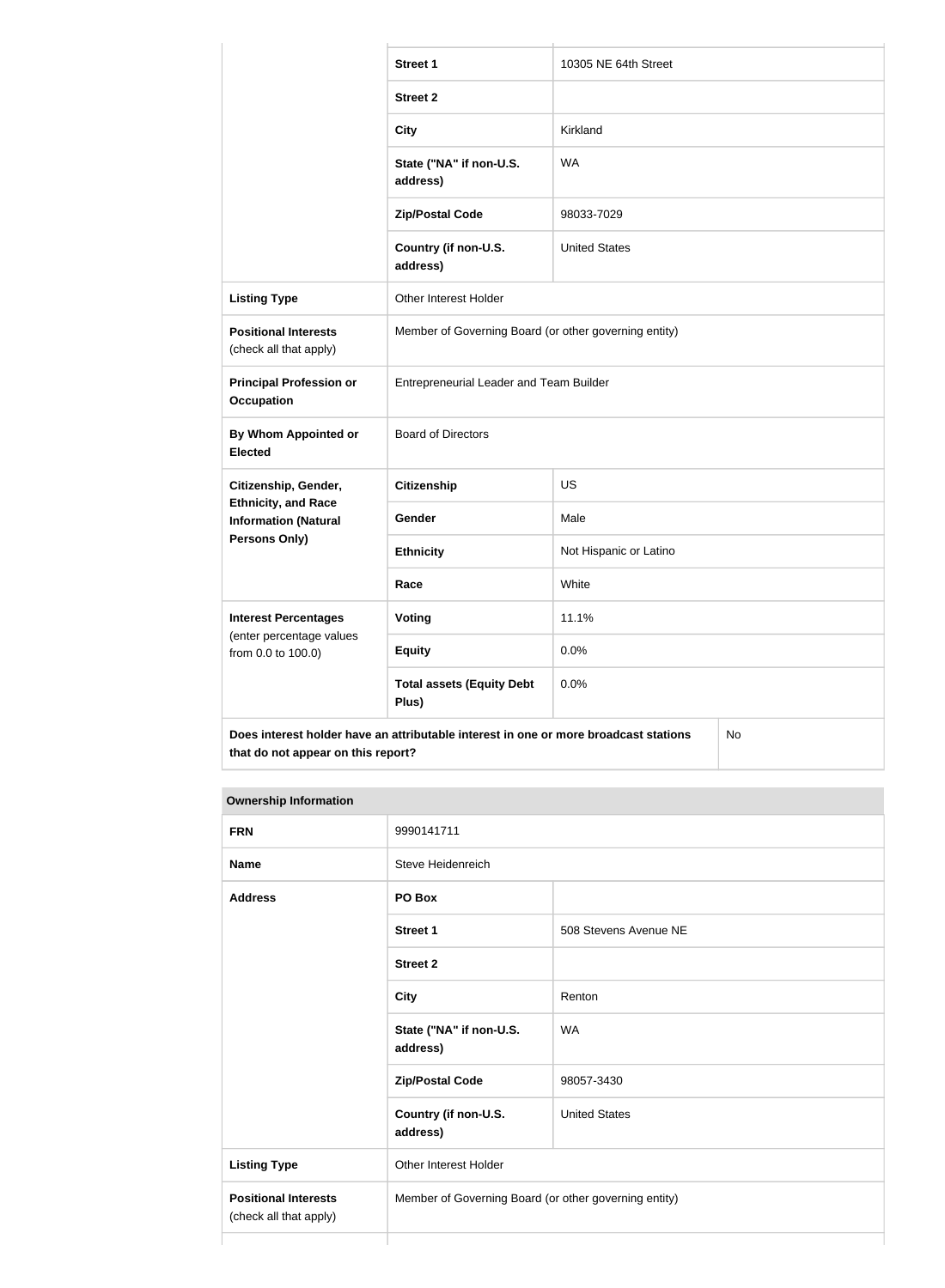| <b>Principal Profession or</b><br><b>Occupation</b>                               | Ad Strategist                                                                        |                        |
|-----------------------------------------------------------------------------------|--------------------------------------------------------------------------------------|------------------------|
| By Whom Appointed or<br><b>Elected</b>                                            | <b>Board of Directors</b>                                                            |                        |
| Citizenship, Gender,                                                              | <b>Citizenship</b>                                                                   | <b>US</b>              |
| <b>Ethnicity, and Race</b><br><b>Information (Natural</b><br><b>Persons Only)</b> | Gender                                                                               | Male                   |
|                                                                                   | <b>Ethnicity</b>                                                                     | Not Hispanic or Latino |
|                                                                                   | Race                                                                                 | White                  |
| <b>Interest Percentages</b>                                                       | <b>Voting</b>                                                                        | 11.1%                  |
| (enter percentage values<br>from 0.0 to 100.0)                                    | <b>Equity</b>                                                                        | 0.0%                   |
|                                                                                   | <b>Total assets (Equity Debt</b><br>Plus)                                            | 0.0%                   |
| that do not appear on this report?                                                | Does interest holder have an attributable interest in one or more broadcast stations | No                     |

| <b>FRN</b>                                                | 9990141712                                            |                        |
|-----------------------------------------------------------|-------------------------------------------------------|------------------------|
| <b>Name</b>                                               | Deacon Eric Paige                                     |                        |
| <b>Address</b>                                            | PO Box                                                |                        |
|                                                           | <b>Street 1</b>                                       | 3428 56th Street E     |
|                                                           | <b>Street 2</b>                                       |                        |
|                                                           | <b>City</b>                                           | Edgewood               |
|                                                           | State ("NA" if non-U.S.<br>address)                   | <b>WA</b>              |
|                                                           | <b>Zip/Postal Code</b>                                | 98390-9206             |
|                                                           | Country (if non-U.S.<br>address)                      | <b>United States</b>   |
| <b>Listing Type</b>                                       | Other Interest Holder                                 |                        |
| <b>Positional Interests</b><br>(check all that apply)     | Member of Governing Board (or other governing entity) |                        |
| <b>Principal Profession or</b><br><b>Occupation</b>       | Marriage, Family Life and Formation                   |                        |
| By Whom Appointed or<br><b>Elected</b>                    | <b>Board of Directors</b>                             |                        |
| Citizenship, Gender,                                      | <b>Citizenship</b>                                    | US                     |
| <b>Ethnicity, and Race</b><br><b>Information (Natural</b> | Gender                                                | Male                   |
| Persons Only)                                             | <b>Ethnicity</b>                                      | Not Hispanic or Latino |
|                                                           | Race                                                  | White                  |
| <b>Interest Percentages</b>                               | <b>Voting</b>                                         | 11.1%                  |
| (enter percentage values<br>from 0.0 to 100.0)            | <b>Equity</b>                                         | 0.0%                   |
|                                                           | <b>Total assets (Equity Debt</b>                      | 0.0%                   |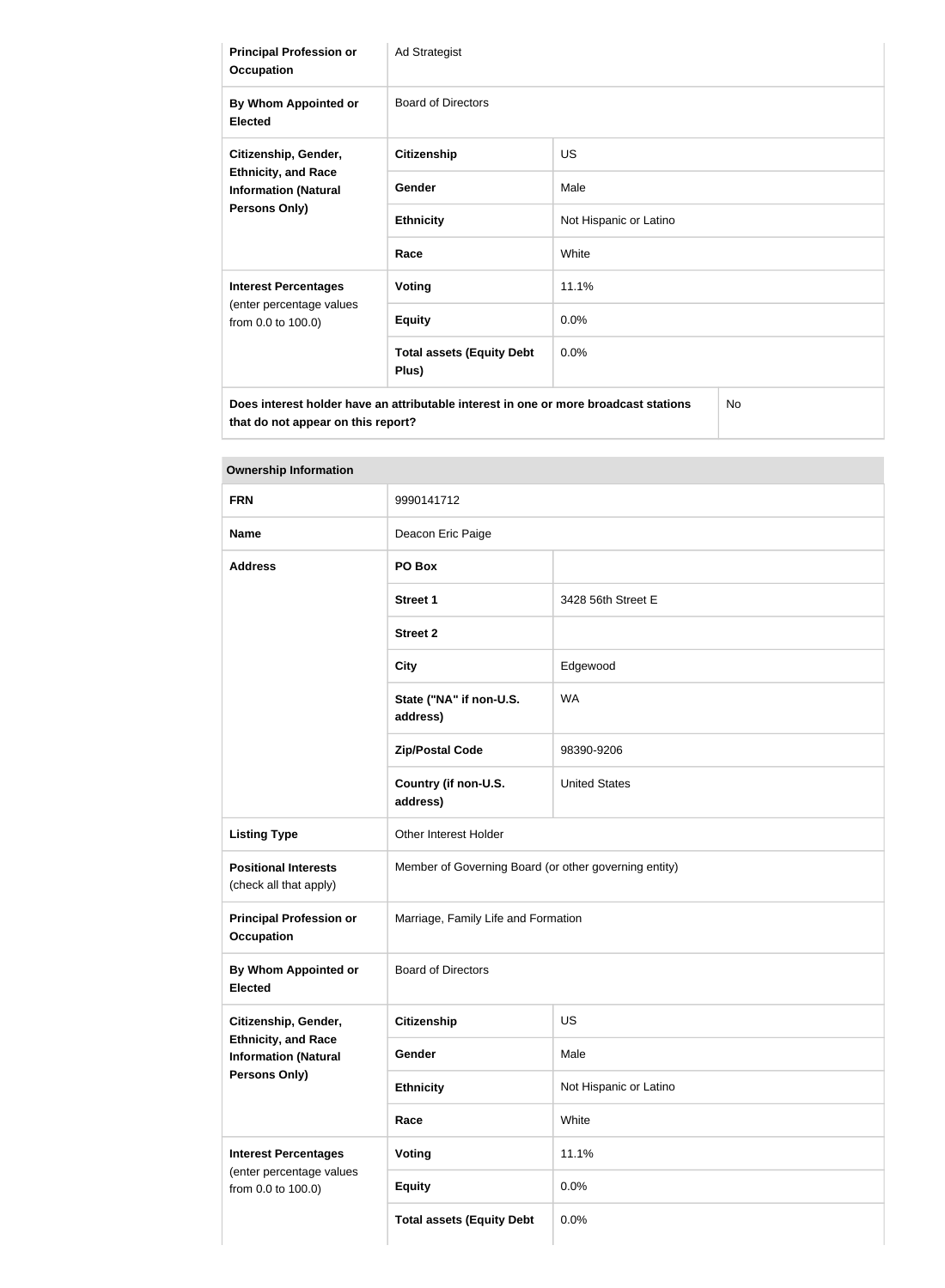**Does interest holder have an attributable interest in one or more broadcast stations that do not appear on this report?**

No

| <b>Ownership Information</b>                              |                                                                                                    |                        |    |
|-----------------------------------------------------------|----------------------------------------------------------------------------------------------------|------------------------|----|
| <b>FRN</b>                                                | 9990141713                                                                                         |                        |    |
| <b>Name</b>                                               | <b>Bill Swedberg</b>                                                                               |                        |    |
| <b>Address</b>                                            | PO Box                                                                                             |                        |    |
|                                                           | <b>Street 1</b>                                                                                    | 29451 232nd Ave SE     |    |
|                                                           | <b>Street 2</b>                                                                                    |                        |    |
|                                                           | <b>City</b>                                                                                        | <b>Black Diamond</b>   |    |
|                                                           | State ("NA" if non-U.S.<br>address)                                                                | <b>WA</b>              |    |
|                                                           | <b>Zip/Postal Code</b>                                                                             | 98010                  |    |
|                                                           | Country (if non-U.S.<br>address)                                                                   | <b>United States</b>   |    |
| <b>Listing Type</b>                                       | Other Interest Holder                                                                              |                        |    |
| <b>Positional Interests</b><br>(check all that apply)     | Member of Governing Board (or other governing entity)                                              |                        |    |
| <b>Principal Profession or</b><br><b>Occupation</b>       | Pastoral Assistant for Adult Evangelization and Communications at St Stephen the Martyr,<br>Renton |                        |    |
| <b>By Whom Appointed or</b><br><b>Elected</b>             | <b>Board of Directors</b>                                                                          |                        |    |
| Citizenship, Gender,                                      | <b>Citizenship</b>                                                                                 | <b>US</b>              |    |
| <b>Ethnicity, and Race</b><br><b>Information (Natural</b> | Gender                                                                                             | Male                   |    |
| Persons Only)                                             | <b>Ethnicity</b>                                                                                   | Not Hispanic or Latino |    |
|                                                           | White<br>Race                                                                                      |                        |    |
| <b>Interest Percentages</b>                               | Voting                                                                                             | 11.1%                  |    |
| (enter percentage values<br>from 0.0 to 100.0)            | <b>Equity</b>                                                                                      | 0.0%                   |    |
|                                                           | <b>Total assets (Equity Debt</b><br>Plus)                                                          | 0.0%                   |    |
| that do not appear on this report?                        | Does interest holder have an attributable interest in one or more broadcast stations               |                        | No |

| <b>FRN</b>     | 9990141714      |                     |
|----------------|-----------------|---------------------|
| Name           | Michele Ahearn  |                     |
| <b>Address</b> | PO Box          |                     |
|                | <b>Street 1</b> | 13230 NE 55th Place |
|                | <b>Street 2</b> |                     |
|                | <b>City</b>     | Bellevue            |
|                |                 |                     |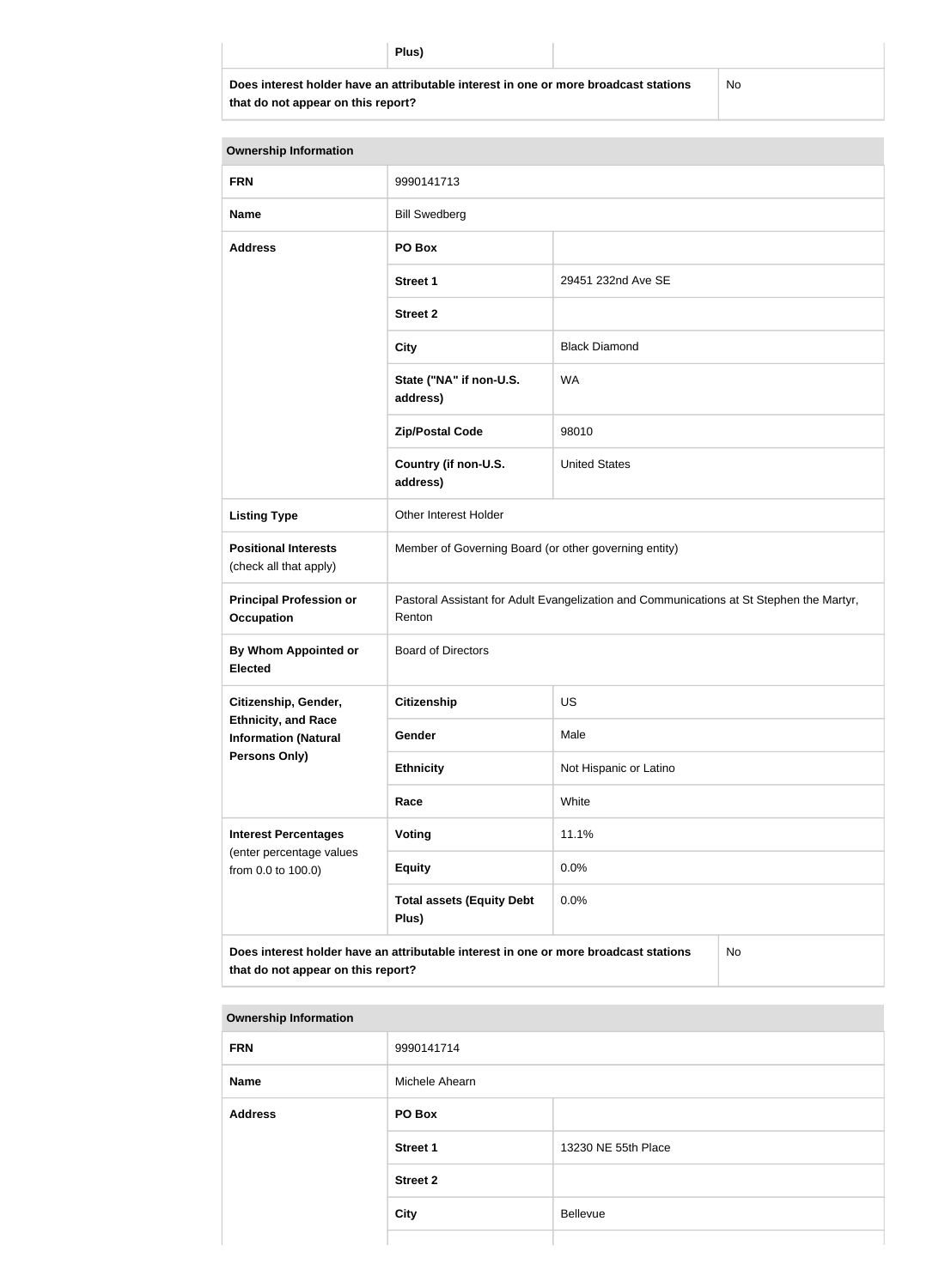|                                                           | State ("NA" if non-U.S.<br>address)                                                  | <b>WA</b>              |  |
|-----------------------------------------------------------|--------------------------------------------------------------------------------------|------------------------|--|
|                                                           | <b>Zip/Postal Code</b>                                                               | 98005                  |  |
|                                                           | Country (if non-U.S.<br>address)                                                     | <b>United States</b>   |  |
| <b>Listing Type</b>                                       | Other Interest Holder                                                                |                        |  |
| <b>Positional Interests</b><br>(check all that apply)     | Officer, Other - Secretary of Board of Directors                                     |                        |  |
| <b>Principal Profession or</b><br><b>Occupation</b>       | Office Manager, Sacred Heart Radio, Inc.                                             |                        |  |
| <b>By Whom Appointed or</b><br><b>Elected</b>             | <b>Board of Directors</b>                                                            |                        |  |
| Citizenship, Gender,                                      | <b>Citizenship</b>                                                                   | <b>US</b>              |  |
| <b>Ethnicity, and Race</b><br><b>Information (Natural</b> | Gender                                                                               | Female                 |  |
| <b>Persons Only)</b>                                      | <b>Ethnicity</b>                                                                     | Not Hispanic or Latino |  |
|                                                           | Race                                                                                 | White                  |  |
| <b>Interest Percentages</b>                               | Voting                                                                               | 0.0%                   |  |
| (enter percentage values<br>from 0.0 to 100.0)            | <b>Equity</b>                                                                        | 0.0%                   |  |
|                                                           | <b>Total assets (Equity Debt</b><br>Plus)                                            | 0.0%                   |  |
| that do not appear on this report?                        | Does interest holder have an attributable interest in one or more broadcast stations | No                     |  |

| <b>Ownership Information</b> |
|------------------------------|
|------------------------------|

| <b>FRN</b>                                            | 9990147950                                            |                           |  |
|-------------------------------------------------------|-------------------------------------------------------|---------------------------|--|
| <b>Name</b>                                           | Dan Kennedy                                           |                           |  |
| <b>Address</b>                                        | PO Box                                                |                           |  |
|                                                       | Street 1                                              | 13905 129th Avenue, N. E. |  |
|                                                       | <b>Street 2</b>                                       |                           |  |
|                                                       | <b>City</b>                                           | Kirkland                  |  |
|                                                       | State ("NA" if non-U.S.<br>address)                   | <b>WA</b>                 |  |
|                                                       | <b>Zip/Postal Code</b>                                | 98034                     |  |
|                                                       | Country (if non-U.S.<br>address)                      | <b>United States</b>      |  |
| <b>Listing Type</b>                                   | Other Interest Holder                                 |                           |  |
| <b>Positional Interests</b><br>(check all that apply) | Member of Governing Board (or other governing entity) |                           |  |
| <b>Principal Profession or</b><br><b>Occupation</b>   | Former CEO Human Life of Washington                   |                           |  |
| <b>By Whom Appointed or</b><br><b>Elected</b>         | <b>Board of Directors</b>                             |                           |  |
|                                                       |                                                       |                           |  |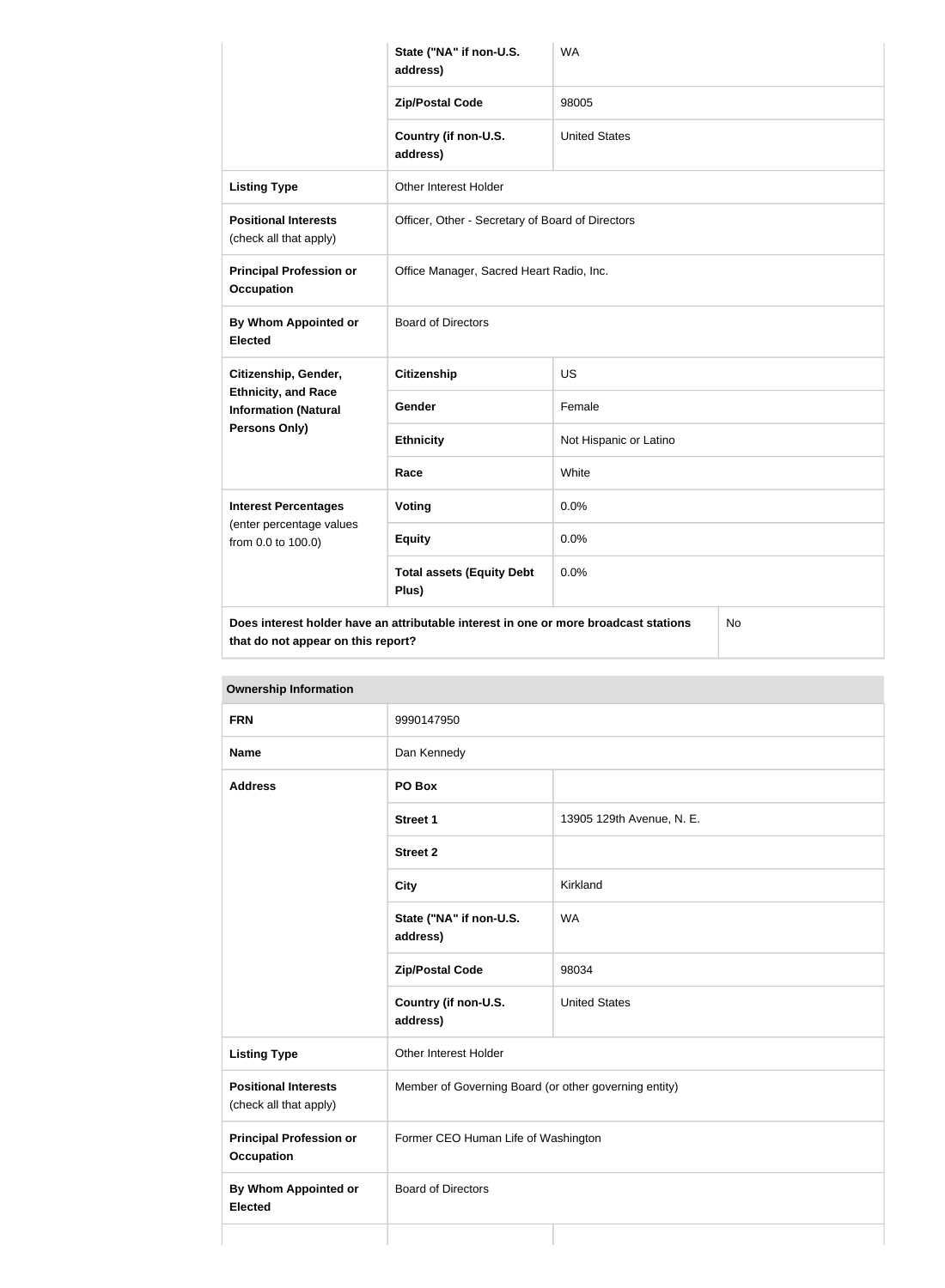| Citizenship, Gender,<br><b>Ethnicity, and Race</b><br><b>Information (Natural</b><br><b>Persons Only)</b> | <b>Citizenship</b>                        | <b>US</b>              |  |
|-----------------------------------------------------------------------------------------------------------|-------------------------------------------|------------------------|--|
|                                                                                                           | Gender                                    | Male                   |  |
|                                                                                                           | <b>Ethnicity</b>                          | Not Hispanic or Latino |  |
|                                                                                                           | Race                                      | White                  |  |
| <b>Interest Percentages</b><br>(enter percentage values<br>from 0.0 to 100.0)                             | Voting                                    | 11.1%                  |  |
|                                                                                                           | <b>Equity</b>                             | $0.0\%$                |  |
|                                                                                                           | <b>Total assets (Equity Debt</b><br>Plus) | $0.0\%$                |  |
| Does interest holder have an attributable interest in one or more broadcast stations                      |                                           | No.                    |  |

| <b>Ownership Information</b> |
|------------------------------|
|                              |
|                              |

**that do not appear on this report?**

| <b>FRN</b>                                                                                                                       | 9990147951                                            |                        |  |
|----------------------------------------------------------------------------------------------------------------------------------|-------------------------------------------------------|------------------------|--|
| <b>Name</b>                                                                                                                      | Joy Beal                                              |                        |  |
| <b>Address</b>                                                                                                                   | PO Box                                                |                        |  |
|                                                                                                                                  | <b>Street 1</b>                                       | 9803 NE 139th Street   |  |
|                                                                                                                                  | <b>Street 2</b>                                       |                        |  |
|                                                                                                                                  | <b>City</b>                                           | Kirkland               |  |
|                                                                                                                                  | State ("NA" if non-U.S.<br>address)                   | <b>WA</b>              |  |
|                                                                                                                                  | <b>Zip/Postal Code</b>                                | 98034                  |  |
|                                                                                                                                  | Country (if non-U.S.<br>address)                      | <b>United States</b>   |  |
| <b>Listing Type</b>                                                                                                              | Other Interest Holder                                 |                        |  |
| <b>Positional Interests</b><br>(check all that apply)                                                                            | Member of Governing Board (or other governing entity) |                        |  |
| <b>Principal Profession or</b><br><b>Occupation</b>                                                                              | Businesswoman                                         |                        |  |
| By Whom Appointed or<br><b>Elected</b>                                                                                           | <b>Board of Directors</b>                             |                        |  |
| Citizenship, Gender,                                                                                                             | Citizenship                                           | US                     |  |
| <b>Ethnicity, and Race</b><br><b>Information (Natural</b>                                                                        | Gender                                                | Female                 |  |
| <b>Persons Only)</b>                                                                                                             | <b>Ethnicity</b>                                      | Not Hispanic or Latino |  |
|                                                                                                                                  | Race                                                  | White                  |  |
| <b>Interest Percentages</b><br>(enter percentage values<br>from 0.0 to 100.0)                                                    | <b>Voting</b>                                         | 11.1%                  |  |
|                                                                                                                                  | <b>Equity</b>                                         | 0.0%                   |  |
|                                                                                                                                  | <b>Total assets (Equity Debt</b><br>Plus)             | 0.0%                   |  |
| Does interest holder have an attributable interest in one or more broadcast stations<br>No<br>that do not appear on this report? |                                                       |                        |  |